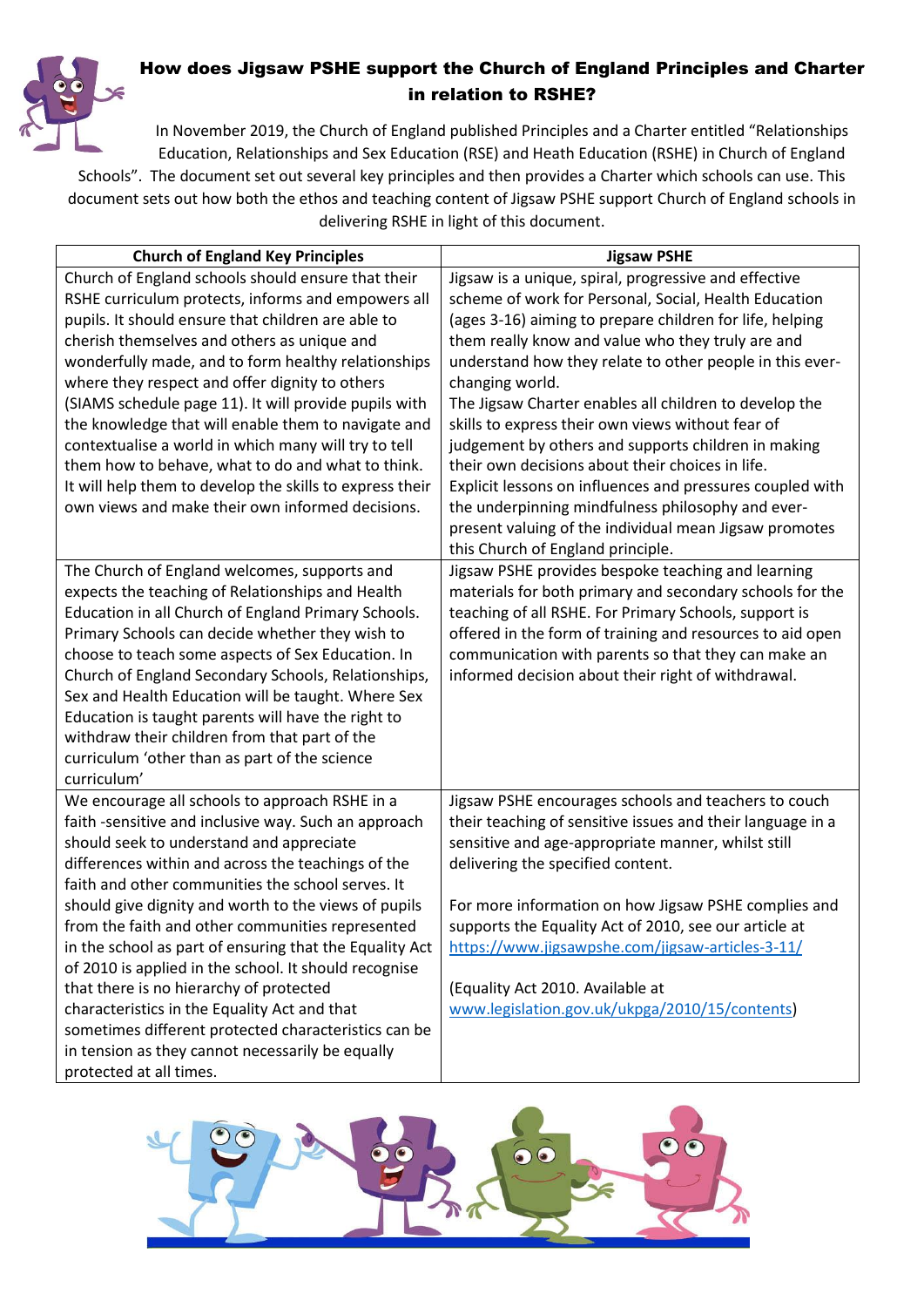## THE CHURCH OF ENGLAND CHARTER FOR FAITH-SENSITIVE AND INCLUSIVE RELATIONSHIPS EDUCATION, RELATIONSHIPS AND SEX EDUCATION (RSE) AND HEALTH EDUCATION (RSHE)

| The Church of England Charter states that the<br>school will commit:                                                                                                                                                                                                                                                                                                                                                                                                                                                                                                                                                                                                                                                                  | <b>Jigsaw PSHE:</b>                                                                                                                                                                                                                                                                                                                                                                                                                                                                                                                                                                                                                                                                                                                                     |
|---------------------------------------------------------------------------------------------------------------------------------------------------------------------------------------------------------------------------------------------------------------------------------------------------------------------------------------------------------------------------------------------------------------------------------------------------------------------------------------------------------------------------------------------------------------------------------------------------------------------------------------------------------------------------------------------------------------------------------------|---------------------------------------------------------------------------------------------------------------------------------------------------------------------------------------------------------------------------------------------------------------------------------------------------------------------------------------------------------------------------------------------------------------------------------------------------------------------------------------------------------------------------------------------------------------------------------------------------------------------------------------------------------------------------------------------------------------------------------------------------------|
| To work in partnership with parents and carers. This<br>will involve dialogue with parents and carers<br>through all stages of policy development as well as<br>discussing the resources used to teach their children<br>and how they can contribute at home. It must,<br>however, be recognised that the law specifies that<br>what is taught and how it is taught is ultimately a<br>decision for the school.                                                                                                                                                                                                                                                                                                                       | Jigsaw positively promotes working with parents<br>and carers. Within the Community Area of our<br>website (password access is given to our schools)<br>there are resources and leaflets for parents and<br>carers explaining Jigsaw PSHE in general and the<br>RSHE materials specifically. PSHE leaders and other<br>school stakeholders can pay a nominal fee to<br>attend regional RSHE training, and PowerPoints<br>and resources are provided free of charge on the<br>Community Area to support schools in hosting<br>parent information workshops. Schools can request<br>that a Jigsaw Consultant co-host this for an<br>additional fee.                                                                                                       |
| That RSHE will be delivered professionally and as an<br>identifiable part of PSHE. It will be led, resourced<br>and reported to parents in the same way as any<br>other subject. There will be a planned programme<br>delivered in a carefully sequenced way. Staff will<br>receive regular training in RSHE and PSHE. Any<br>expert visitors or trainers invited into the school to<br>enhance and supplement the programme will be<br>expected to respect the schools published policy for<br>RSHE.                                                                                                                                                                                                                                 | As detailed above, training is offered for PSHE<br>leaders to then train their staff and run parent<br>information workshops, or Jigsaw consultants can<br>come into school to train staff and/or co-host for<br>parents. This will always be carried out in liaison<br>with the school as to which aspects of the sex<br>education the school has chosen to teach, and<br>which materials they have chosen to use.                                                                                                                                                                                                                                                                                                                                     |
| That RSHE will be delivered in an inclusive way that<br>gives dignity, respect to all that make up our<br>wonderfully diverse society, including the LGBT+<br>community. It will be taught in a way that is<br>sensitive to the faith and beliefs of those in the<br>wider school community and will seek to fairly<br>explain the tenets and varying interpretations of<br>religious communities on matters of sex and<br>relationships. It will value the importance of<br>faithfulness as the underpinning and backdrop for<br>relationships. It will encourage pupils to develop the<br>skills needed to disagree without being<br>disagreeable, to appreciate the lived experience of<br>other people and to live well together. | Jigsaw provide a downloadable PDF document<br>which explains how Jigsaw sensitively educates<br>children aged 3-11 about LGBTQ relationships. This<br>leaflet is intended for Parents and Carers of<br>children attending Primary Schools that teach using<br>Jigsaw, the mindful approach to PSHE / Health and<br>Well-being, as part of the curriculum.<br>The document clearly explains what is taught about<br>LGBTQ relationships during lesson-time and how<br>Jigsaw PSHE supports the school in meeting its<br>statutory curriculum obligations regarding<br>education, safeguarding, relationships and health<br>education for 3-11 year-olds. This work is done in<br>the context of valuing every child and every child's<br>family context. |
| That RSHE will seek to build resilience in our pupils<br>to help them form healthy relationships and resist<br>the harmful influence of pornography in all its forms.<br>It will give pupils opportunities to reflect on values<br>and influences including their peers, the media, the<br>internet, faith and culture that may have shaped<br>their attitudes to gender, relationships and sex. It<br>will promote the development of the wisdom and<br>skills our pupils need to make their own informed<br>decisions.                                                                                                                                                                                                              | Throughout Jigsaw PSHE, the focus is on healthy<br>relationships. This is evident in our teacher training<br>as well as the materials that the children will<br>encounter in their lessons.<br>Influences such as peers, media and the internet<br>and its contents are discussed, and children are<br>allowed and encouraged to form their own moral<br>standpoint about the dangers of being compelled<br>to behave in any way by outside influences.<br>Children are taught how to be assertive and resist<br>such pressures, enhancing their resilience and<br>ability to stay safe and get help if needed.                                                                                                                                         |